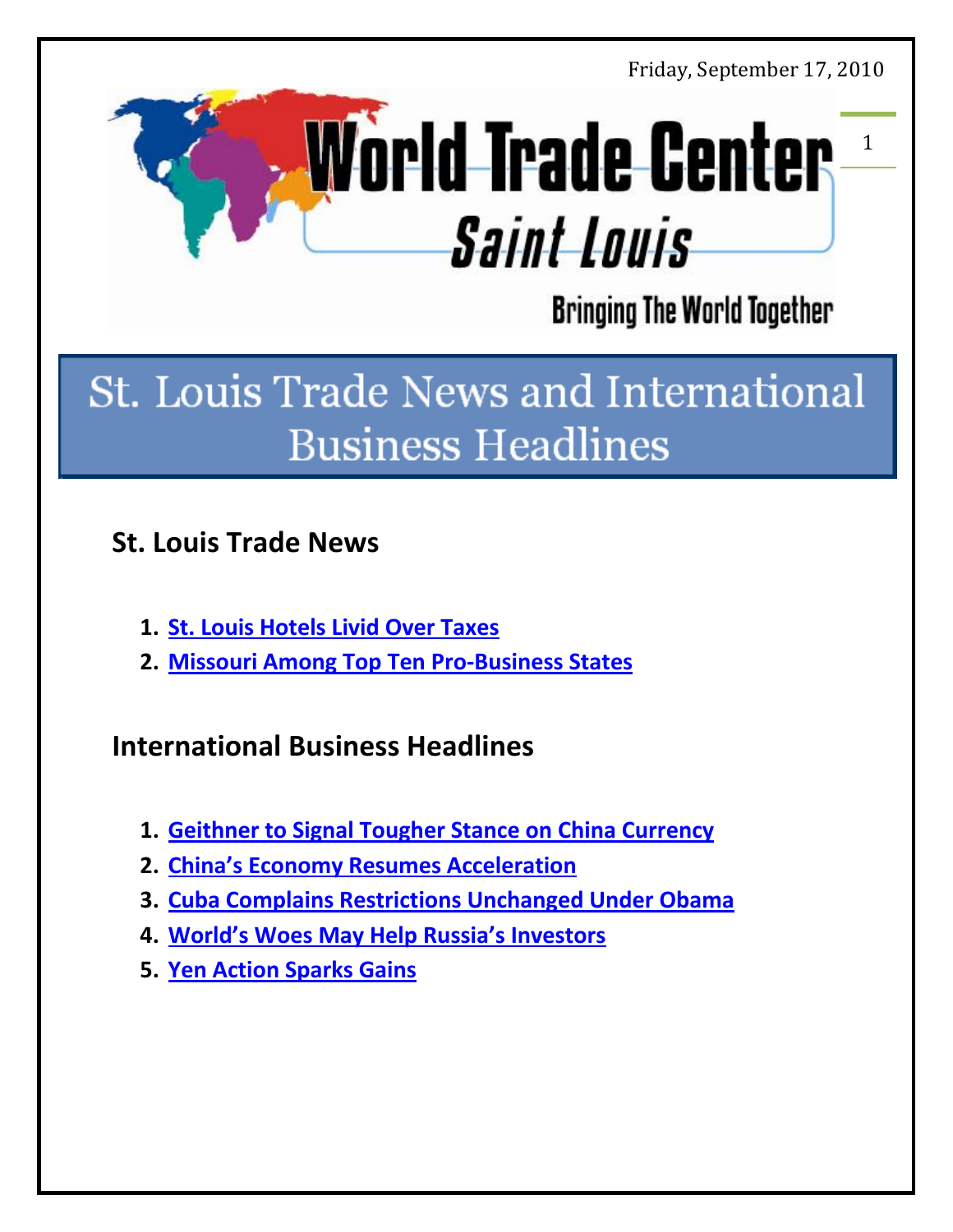#### **Articles** 2 **Articles**

### <span id="page-1-0"></span>**[St. Louis Hotels Livid Over Taxes](http://www.bizjournals.com/stlouis/stories/2010/09/13/story1.html)**

#### **Greg Edwards, St. Louis Business Journal, Friday, September 10, 2010**

Clayton, Richmond Heights and St. Peters have put hotel tax increases on the Nov. 2 ballot, riling the hospitality industry to the point that it plans to sue.



[\(Back to top\)](#page-0-0)

If the taxes are approved by the voters and implemented by the cities at the maximum amounts, they would be among the highest in the country, a Business Journal survey shows.

With the economy down, the municipalities are looking to raise money any way they can. Nationally, too, cities, counties and states are looking to raise taxes on hotel rooms to plug budget gaps and cuts in services.

Clayton wants the additional money to close a budget gap, St. Peters wants to use it to help pay for its RecPlex and Richmond Heights wants to begin promoting itself as a tourist destination, something it isn't doing currently.

### <span id="page-1-1"></span>**[Missouri Among Top Ten Pro-Business States](http://www.missouripartnership.com/Library/News/itemid/999/amid/713/missouri-among-top-ten-pro-business-states)** *Missouri Partnership, Thursday, September 16, 2010*

Missouri is among the top ten states in which to do business, according to a new study by Pollina Corporate Real Estate, based in Park Ridge, Ill. Pollina's study, "The Top 10 Pro-Business States for 2010: The Great American Job Purge," based its rankings on 31 factors, including taxes, human resources, right-to-work legislation, energy costs, infrastructure spending, workers compensation laws, economic incentive programs and state economic development efforts. These factors, along with job retention and job creation, helped move Missouri into the top 10.

"Missouri is continually recognized as one of the best places to do business in the nation," said Governor Jay Nixon. "Our diverse economy, unique resources and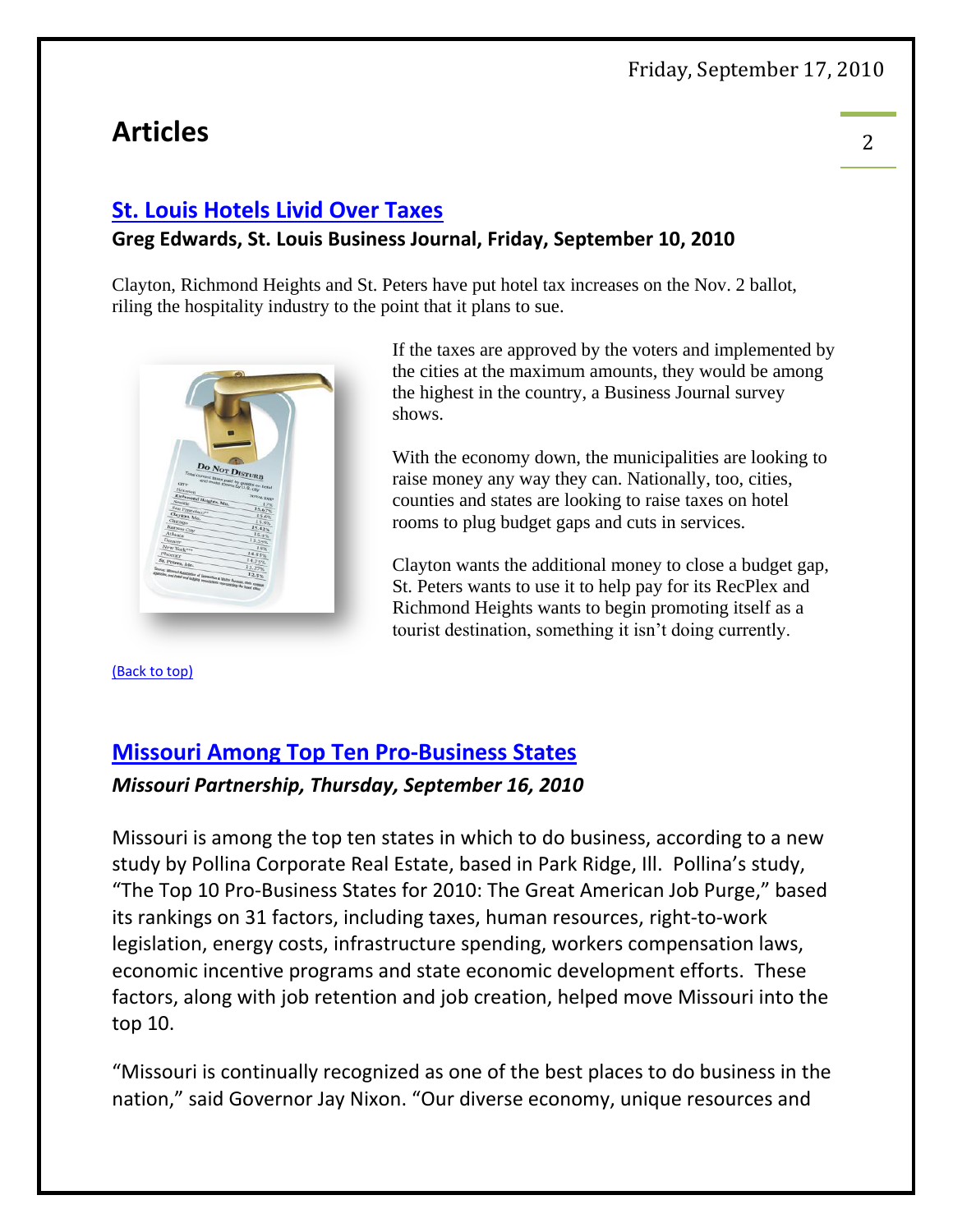3

low costs of doing business truly encourage companies to grow here in Missouri. Our state recently welcomed nine new companies who have chosen to expand or relocate to Missouri, signifying our strong economy and pro-business environment."

According to Pollina, Missouri's slow, but consistent approach to creating a probusiness environment is paying off, because the state continuously adapts and changes to fit the needs of business. Missouri got high marks for unemployment insurance rates, inventory taxes, electric rates, and incentives.

This is the first year Missouri has ranked in the Pollina Corporate Top 10, but its standings in this and other national studies have been climbing steadily since 2006. Missouri was ranked 3rd for Business Energy Costs by the Small Business and Entrepreneurship Council this year. It also ranked 5th for Lowest Business Costs and 7th for Best Transportation System, according to CNBC. In addition, many Missouri cities have been recognized as top U.S. cities for job growth according to NewGeography's 2010 BestCities rankings.

The Pollina Corporate report ranked Virginia as the number one state in which to do business, with Utah, Wyoming, and North and South Carolina close behind. California was ranked last for the seventh year in a row.

#### [\(Back to top\)](#page-0-0)

### **[Geithner to Signal Tougher Stance on China Currency](http://www.nytimes.com/2010/09/16/business/global/16yuan.html?src=mv)** *Sewell Chan, the New York Times, Wednesday, September 15, 2010*

The Obama administration is moving to take a harder stance on the Chinese government's trade and currency policies, with anger toward China rising in both political parties ahead of midterm elections.

"We are concerned, as are many of China's trading partners, that the pace



of appreciation has been too slow and the extent of appreciation too limited," Mr.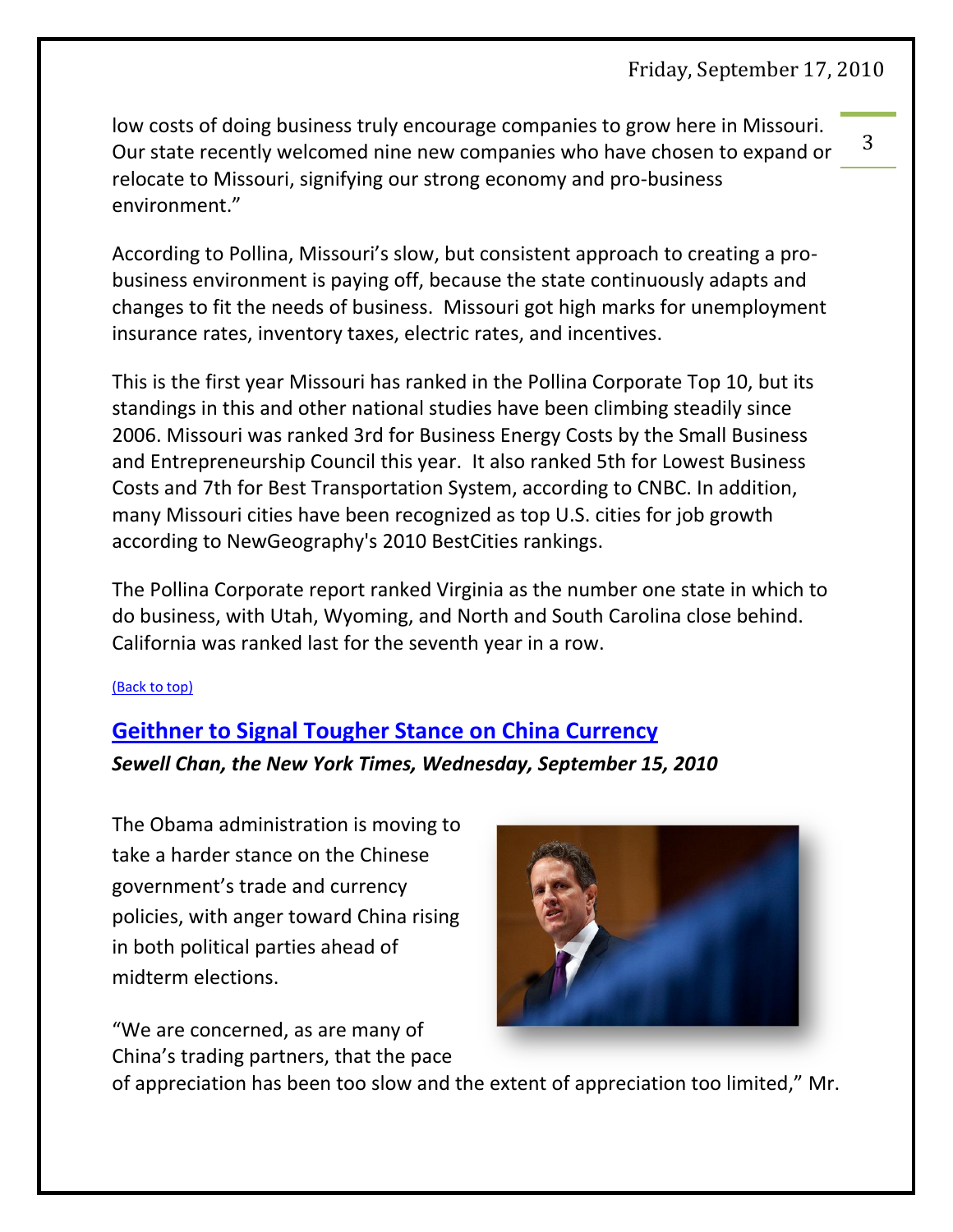Geithner plans to say, according to excerpts of his statement released on Wednesday night by the Treasury Department.

The United States brought two cases to the World Trade Organization on Wednesday, accusing China of improperly blocking imports of a specialty steel product and denying credit card companies access to its markets. The move came just hours before House lawmakers demanded action on the currency issue.

The renminbi has risen about 1 percent against the dollar since Beijing promised new exchange rate flexibility in June.

In his testimony, Mr. Geithner is not expected to rule out declaring China a currency manipulator, a finding that could lead to retaliatory trade measures. The administration has so far refused to take such a step, relying instead on persuasion, though with little success.

The currency issue is increasingly likely to be a focus when leaders of the Group of 20 nations meet in November in Seoul, South Korea. A bill with support from 143 House members from both parties would allow the United States to impose tariffs and other penalties on countries that undervalue their currencies.

But many economists believe that China is unlikely to yield to American pressure, and they have called on the Obama administration to do a better job of enlisting support from the European Union and Japan.

The Chinese Foreign Ministry said Thursday that the pressure from the United States would not help resolve the currency issue and could even backfire.

"I would point out that appreciation of the renminbi will not solve the U.S. deficit and unemployment problems," a Foreign Ministry spokeswoman, Jiang Yu, said at news conference in Beijing.

The office of the United States trade representative, Ron Kirk, said the timing of the new W.T.O. cases was unrelated to the other economic tensions with China.

In one case, the United States accused China of violating world trade rules when it imposed antidumping duties and countervailing duties on grain-oriented, flatrolled electrical steel, which is used to make transformers and reactors used to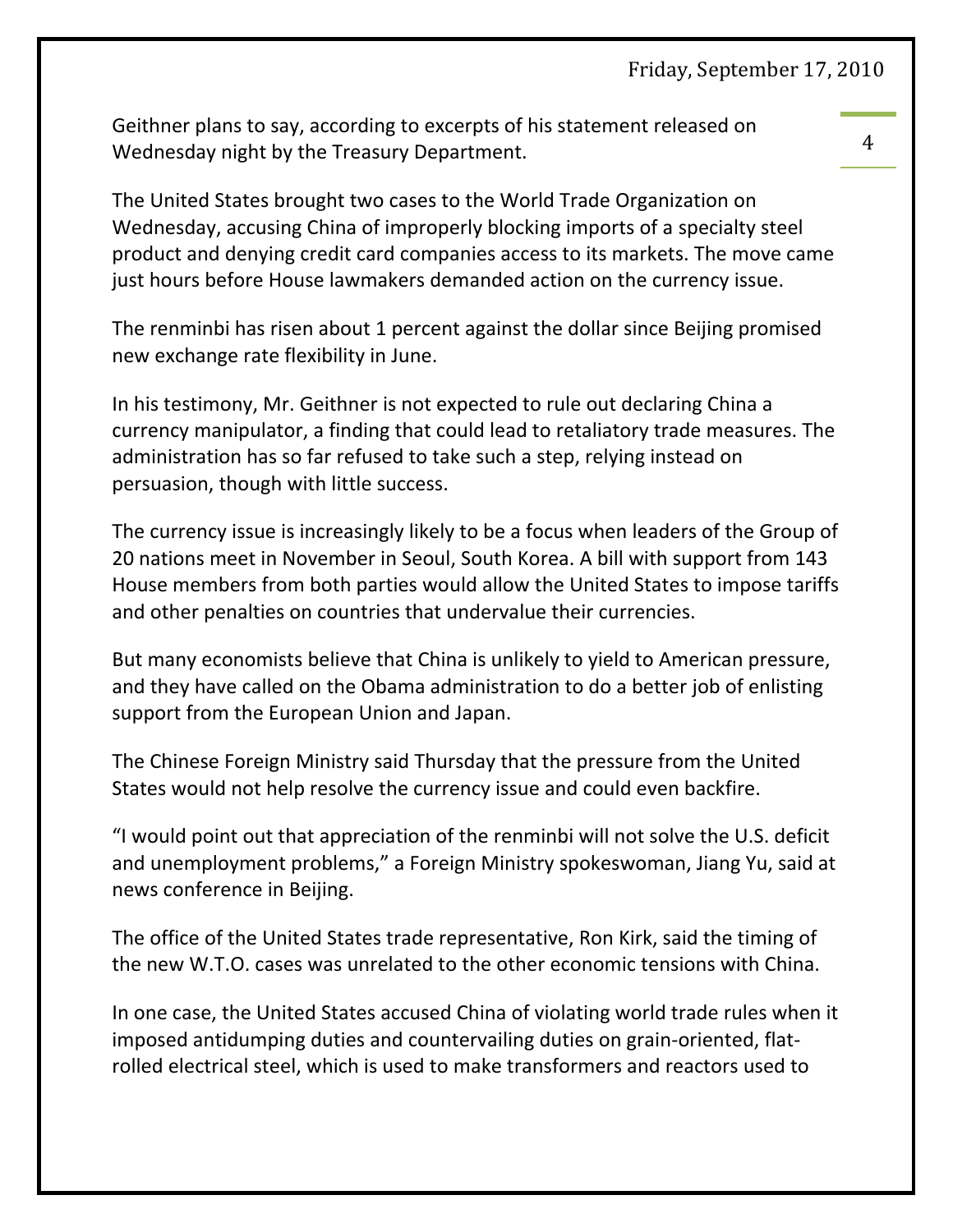generate electricity. The two largest makers of such steel are Allegheny Technologies, based in Pittsburgh, and AK Steel, based in West Chester, Ohio.

China imposed duties as high as 65 percent in April after concluding that the American manufacturers had sold the steel at less than fair value and had received improper subsidies from the United States. The Americans say the charges are false.

In the other case, the trade representative's office accused China of illegally blocking American electronic payment companies from access to its markets, through its support of a state-financed company, China Union Pay, which has had a monopoly since 2001 over renminbi-denominated debit and credit card payments in China.

Mr. Kirk said his office was "fighting for the American jobs threatened by China's actions, and insisting on the level playing field promised in our W.T.O. agreements."

Leaders of the Senate Finance Committee, which oversees trade, applauded the filings. Its chairman, Senator Max Baucus, Democrat of Montana, called them "critical steps forward in our effort to enforce our market access rights in China." The panel's senior Republican, Senator Charles E. Grassley of Iowa, said, "It's about time the administration decided to act."

Mr. Grassley added: "The administration should go one step further and bring a case against China's unfair currency manipulation at the W.T.O."

On Wednesday, the House Ways and Means Committee began two days of hearings on China's currency, its third set of hearings this year on the topic.

Its chairman, Representative Sander M. Levin, Democrat of Michigan, said "a multilateral approach would be the most likely to yield the broadest results." Mr. Levin also called Japan's move to weaken the yen, that country's first intervention in the currency markets since 2004, "a deeply disturbing development."

Mr. Levin said that the International Monetary Fund had little power to enforce its rules against currency manipulation, adding that the G-20 should take up the issue. But he warned that "there does not appear to be anything remotely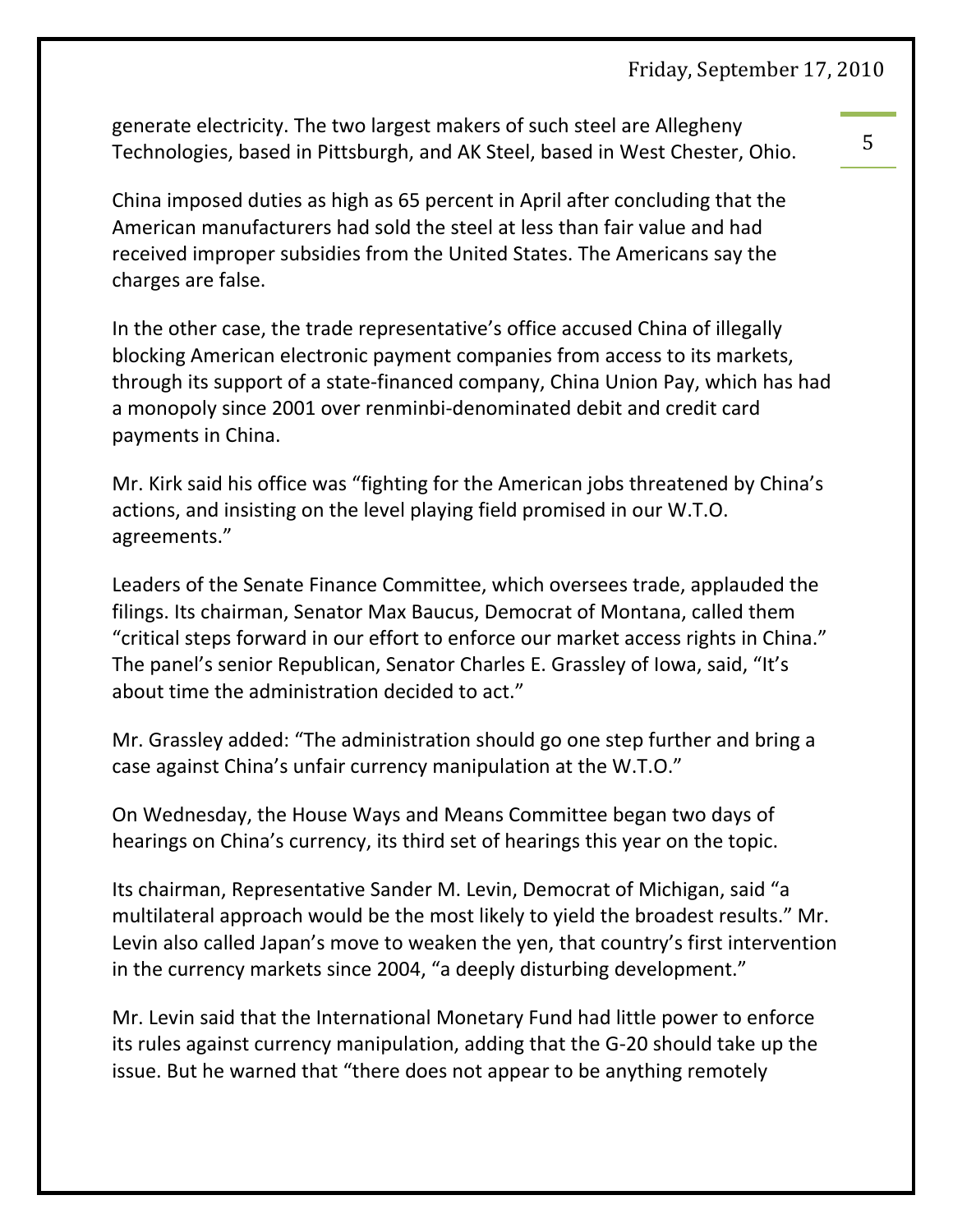approaching an international agreement to end predatory exchange rate policies."

Mr. Levin urged the administration to bring a case before the W.T.O. arguing that China's currency policy amounted to an illegal export subsidy. He said he thought the United States could impose countervailing duties against China without violating its own obligations under world trade rules.

More than 140 House members have signed onto a bill sponsored by Representatives Tim Ryan, Democrat of Ohio, and Tim Murphy, Republican of Pennsylvania, that would compel the administration to impose such duties.

The United States-China Business Council has said it believes such a move would antagonize China without yielding meaningful results, and the senior Republican on the committee, Representative Dave Camp of Michigan, expressed similar skepticism at the hearing.

Manufacturers, labor unions and politicians from the Midwest have been among the most vigorous in calling for sanctions, but there were indications on Wednesday that policy experts were increasingly in favor of tough action.

China permitted the value of the renminbi to rise about 20 to 25 percent against the dollar from 2005 to 2008, before the government reimposed a currency peg to support its export-centered economy after the global financial crisis.

C. Fred Bergsten, director of the Peterson Institute for International Economics, a leading research organization here, told House lawmakers on Wednesday that a similar increase over the next two to three years would create about 500,000 jobs. He said it would reduce China's current account surplus by \$350 billion to \$500 billion, and the American current account deficit by \$50 billion to \$120 billion.

The United States should seek to mobilize the European Union and countries like Brazil, Russia and India to press China to realign the renminbi, and should seek W.T.O. authorization to impose restrictions on Chinese imports if it does not do so, Mr. Bergsten said.

[\(Back to top\)](#page-0-0)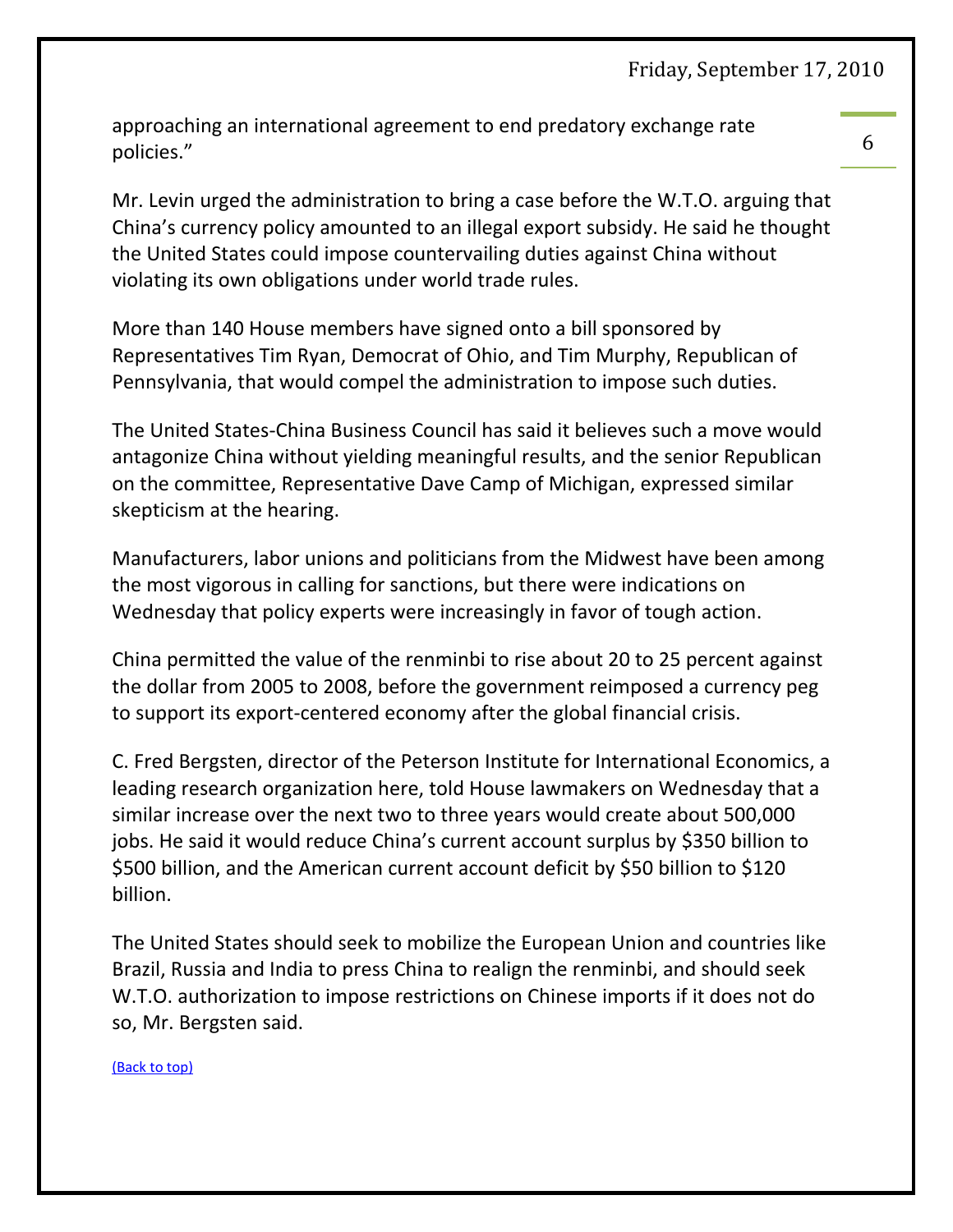### <span id="page-6-0"></span>**[China's Economy Resumes Acceleration](http://online.wsj.com/article/SB10001424052748703897204575487350817633606.html?mod=rss_economy)**

#### *Andrew Batson, Wall Street Journal, Monday, September 13, 2010*

China's major economic indicators picked up in August after slowing for several months, data issued over the weekend show, an unexpected rebound that could help prospects for global growth.

Industrial production, a major gauge of overall activity in China's manufacturingdriven economy, was up 13.9% from a year earlier in August, accelerating from 13.4% growth in July. The figure was well above market expectations, and



reversed—at least for the moment recent months' gradual slowdown from the 20.7% pace of the beginning of the year.

The positive news from China contrasts with the loss of momentum in other major economies. Data from the U.S. have

been generally weak in recent months, with unemployment stuck at high levels. Concerns about the outlook in Europe are also rising despite better-thanexpected performance from Germany, and Japan recently unveiled another stimulus package to support its flagging recovery.

The economic data didn't provide a clear signal about how China's government might allow its tightly controlled exchange rate to move, analysts said. Political pressure from the U.S., which is picking up as November midterm elections approach, could be more of a factor in the short term than economic fundamentals.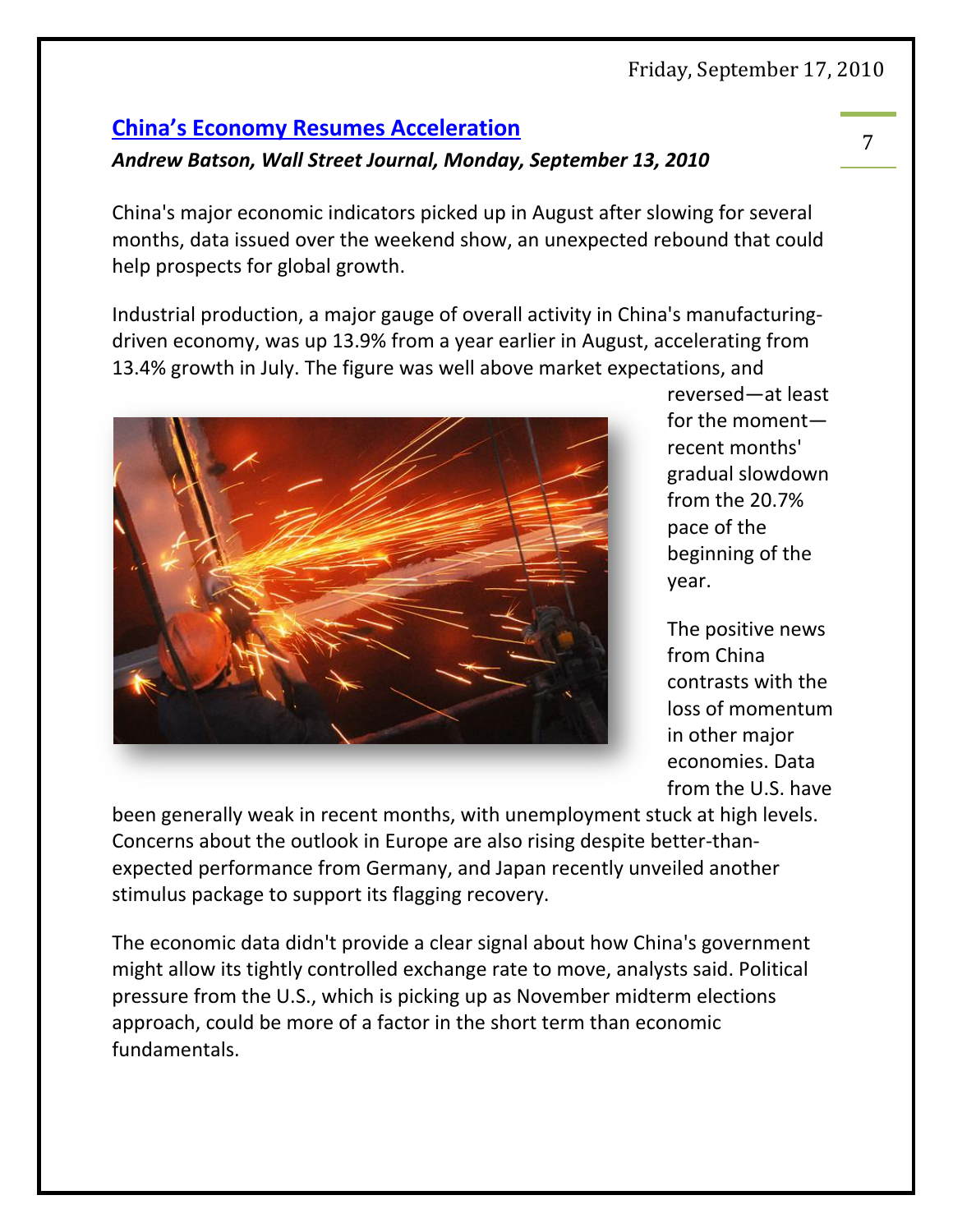U.S. Treasury Secretary Timothy Geithner reiterated U.S. dissatisfaction with Beijing's resistance to allowing its currency, the yuan, to strengthen. "China took the very important step in June of signaling that they're going to let the exchange rate start to reflect market forces. But … they've let it move very, very little in the interim," Mr. Geithner said in an interview with The Wall Street Journal Friday. "It's very important to us … that [China] let it move up over a sustained period of time."

But a rapid, "one-way" rise isn't consistent with China's stated goal of having "two-way" flexibility in the exchange rate, said Galaxy Securities' chief economist Zuo Xiaolei. "The yuan will undergo a fluctuating upward trend in the future, but the pace of appreciation won't be too great. We expect the yuan to rise by 2% to 3% by the end of the year."

Chinese authorities have been moving for several months to rein in a frothy property market and risky bank lending, but have also been trying to avoid a sharp domestic slowdown, given the uncertain prospects in major export markets.

Output has now "stabilized," National Bureau of Statistics spokesman Sheng Laiyun told reporters Saturday as he announced the data. "We think this is a good phenomenon."

Clouding the picture in China is a continued pickup in inflation: The consumer price index rose 3.5% from a year earlier in August, official data showed, accelerating from a 3.3% increase in July for the biggest rise since October 2008.

Food prices, up 7.5% from a year earlier, were the main contributor; nonfood prices rose just 1.5%. Many economists think the pickup in inflation doesn't warrant government action, such as raising interest rates, since the increase in food prices, driven by heavy flooding this summer that hurt harvests, is expected to be a temporary.

Yet the inflation rate is still higher than the interest rates Chinese banks pay to their depositors, meaning that anyone who has kept their savings in a bank over the past year has lost money in real terms. Some economists argue that China's government, which tightly regulates interest rates, needs to address this mismatch.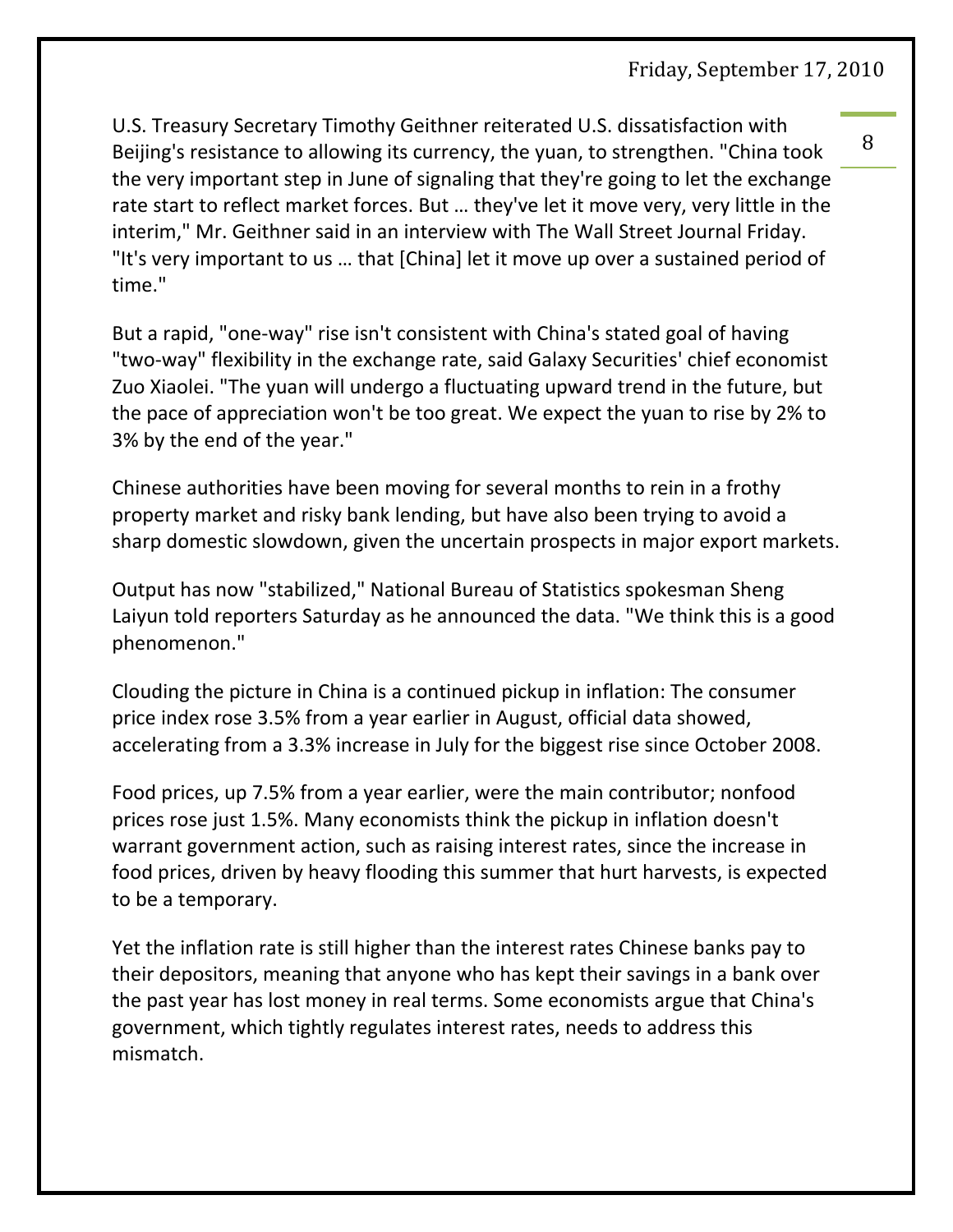"It is time now for the monetary authorities to normalize the interest-rate policy, first by raising the deposit rate to alleviate the losses suffered by the ordinary Chinese depositors," economists at Australia & New Zealand Banking Group said in a research note.

The government so far appears to have achieved its goal of a modest economic slowdown without resorting to interest-rate changes. Officials have in recent weeks repeatedly signaled that controls on housing purchases, put in place to cool speculation and corral prices, will remain in place in coming months.

Xia Bin, an academic adviser to the central bank, said the economic situation doesn't justify any sharp policy changes. The government should fine-tune macroeconomic policy but "won't and shouldn't" change the basic policy direction, he said Saturday.

However, some economists suspect the government achieved the stabilization in growth in August by quietly loosening controls on bank lending and speeding up approvals for infrastructure projects. Banks extended 545.2 billion yuan, or about \$80.5 billion, in new loans in August, up from 523.8 billion yuan in July, central bank data issued Saturday show. The broad M2 measure of money supply at the end of August was up 19.2% from a year earlier, compared with 17.6% in July.

Those data indicate "an effective loosening of monetary policy in July and August," Goldman Sachs economist Yu Song said. Urban fixed-asset investment, China's benchmark measure of capital spending, also beat expectations—up 24.8% from a year earlier for the January-August period and hardly slowed from the 24.9% for January-July.

#### [\(Back to top\)](#page-0-0)

### <span id="page-8-0"></span>**[Cuba Complains Restriction Unchanged Under Obama](http://edition.cnn.com/2010/WORLD/americas/09/15/cuba.embargo.obama/index.html)** *Shasta Darlington, CNN, Wednesday, September 15, 2010*

Cuba accused U.S. President Barack Obama on Wednesday of failing to keep his promise of a new start with the communist island, saying that far from easing the U.S. trade embargo, his administration has tightened some restrictions.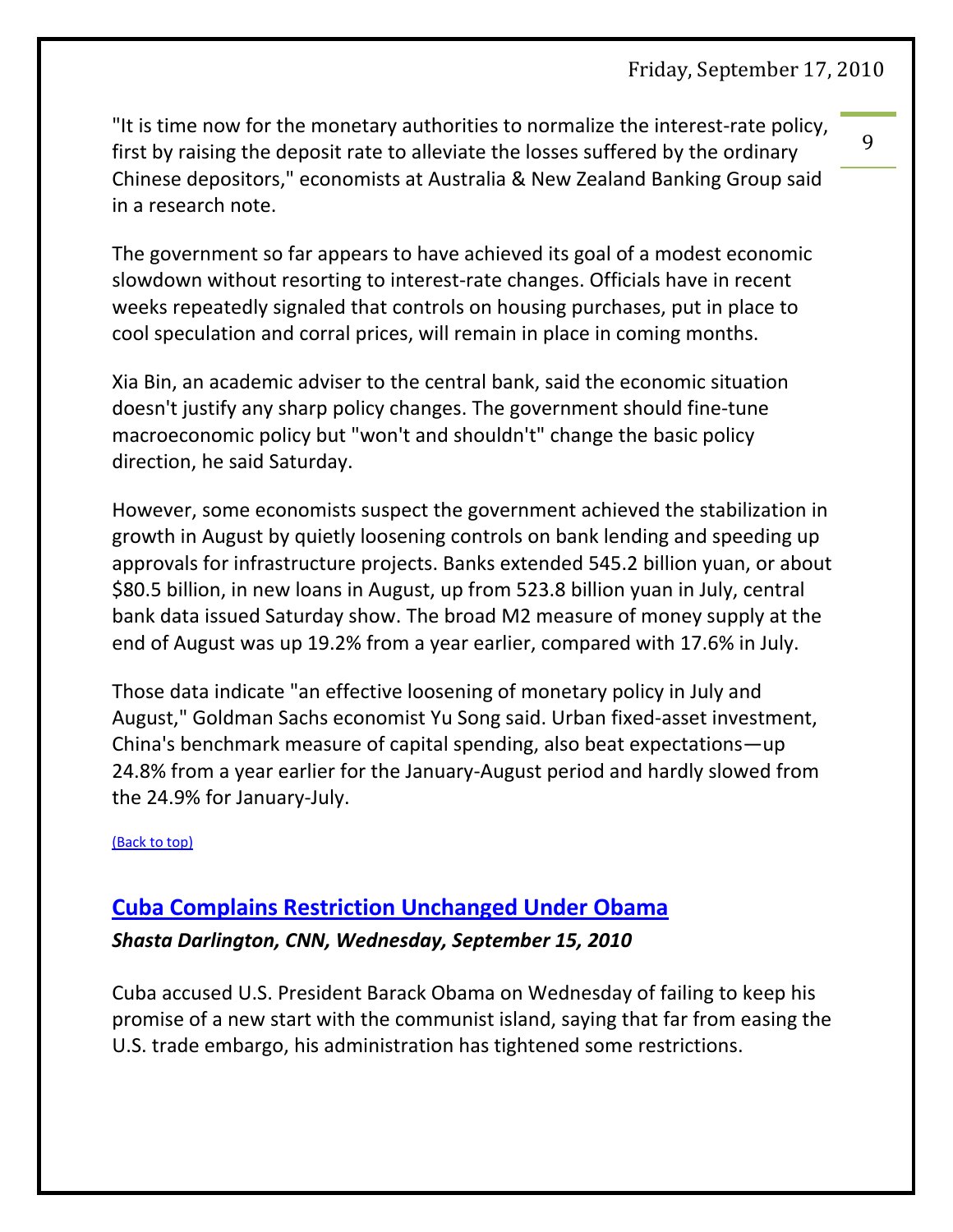"The president has fallen far short of the expectations created by his speeches," Cuban Foreign Minister Bruno Rodriguez said at a news conference.

"The blockade has not changed a bit," he said, referring to the nearly 50-year-old embargo. "In fact, they have strengthened it when it comes to executing fines."

The comments came a day after a U.S. State Department official warned that Cuba<sup>1</sup>s imprisonment of an American contractor is an "obstacle" to "certain measures" that Washington could take to improve bilateral relations.

Asked about the comment, Rodriguez declined to say anything on the case, but said the embargo is a unilateral action and "should be lifted unilaterally."

Alan Gross, a subcontractor working for the U.S. Agency for International Development, was arrested in December. Cuba says he was distributing illegal satellite equipment to dissidents. Washington says he was trying to help Jewish communities hook up to the internet.

Rodriguez presented Cuba's annual report on the embargo ahead of a vote at the United Nations aimed at urging the United States to lift the Cold War-era restrictions. Last year, the nonbinding vote was backed by 187 countries and opposed by three.

Rodriguez said the embargo has caused \$751 billion in losses over the past half a century.

He said that even without lifting the embargo, there are a number of actions Obama could have taken to ease restrictions, such as allowing more academic and cultural travel between the two countries.

#### [\(Back to top\)](#page-0-0)

#### <span id="page-9-0"></span>**[World's Woes May Help Russia In](http://www.reuters.com/article/idUSTRE68B12U20100912)vestors**

#### *Michael Stott, Reuters, Sunday, September 12, 2010*

Russia's near-pariah status among investors means its stocks sell at big discounts to other emerging nations, but markets could be missing something -- the global macroeconomic picture may yet favor Moscow.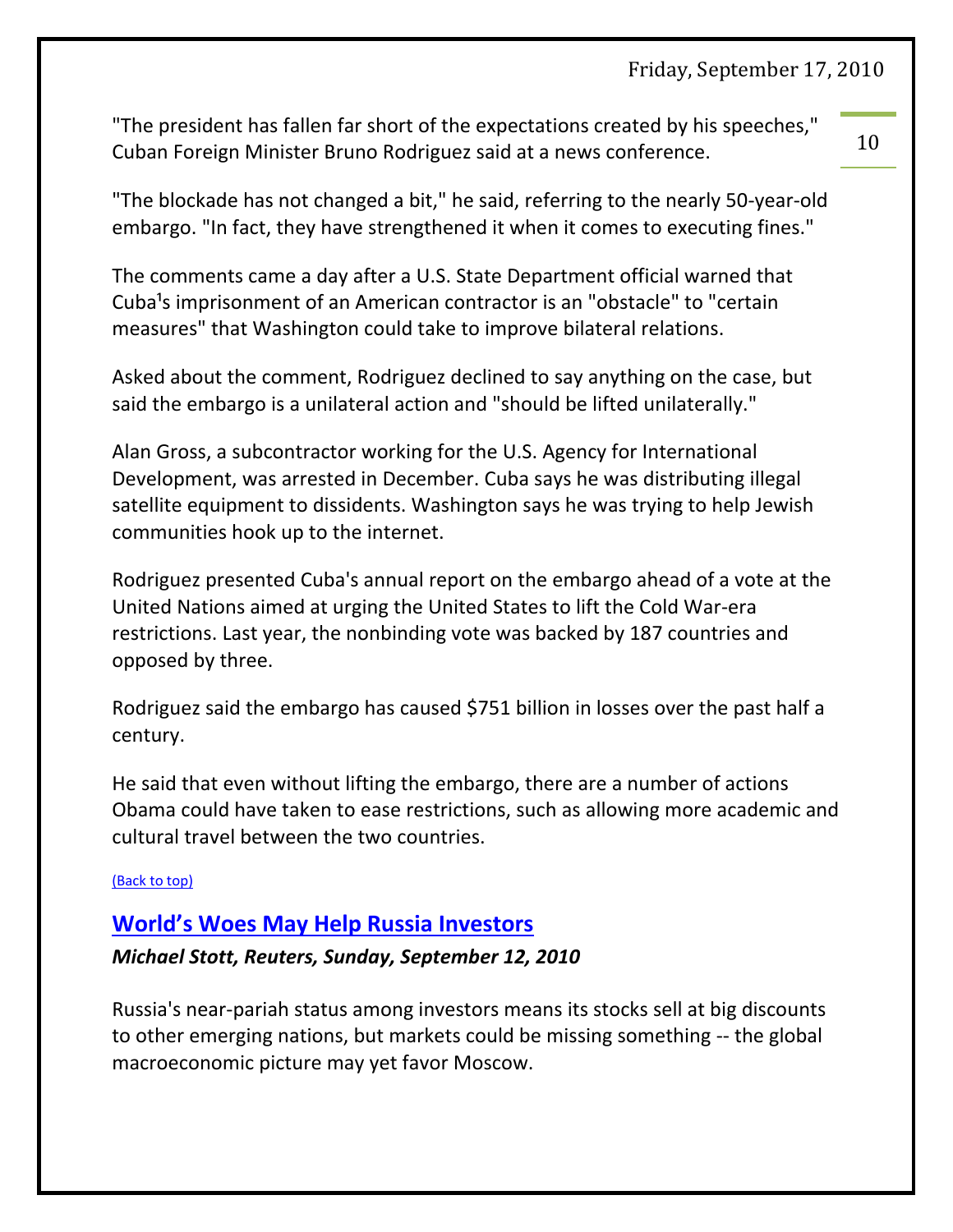11 That's the view of the Russia optimists, who say the country's poor image abroad and its patchy record on fighting corruption, protecting property rights and modernizing the economy overshadows some fundamental attractions.

"Everybody hates the damn place," said Jim O'Neill, the recently named chairman of Goldman Sachs Asset Management. "So it takes a lot of bad news for Russia to disappoint."

But O'Neill told Reuters Insider TV he was intrigued by the notion that Prime Minister Vladimir Putin and President Dmitry Medvedev may be making progress on tackling some of Russia's big structural challenges.

Medvedev has made the modernization of Russia's resource- dependent economy a key theme. He has promised a new future based on technology and innovation, though critics say results during the first half of his presidency have been meager.

Investor hopes in the near term center on fresh progress in Russia's long-running application to join the World Trade Organization and on an initiative -- led by widely respected former Kremlin administration chief Alexander Voloshin -- to make Moscow a more attractive regional financial center.

Precisely because expectations are so low, any positive news on these projects could help propel Russian stocks from their deep discount to BRIC peers to a rating which better reflects the prospects for a middle-income, moderately highgrowth country well endowed with natural resources.

#### EXCEPTIONAL OPPORTUNITY

"Russia constitutes an exceptional trading opportunity," said Eric Kraus, global adviser at Moscow investment bank Otkritie and a long-time Russia expert in a presentation to investors at a Vancouver investment conference over the summer.

"Not because it is so perfect -- it is a long way from perfect -- but because I can find few places where foreign perceptions deviate quite so far from the reality."

Leading Russian business chiefs, bankers and officials will discuss the outlook for investment in Russia and progress on its modernization at the fourth Reuters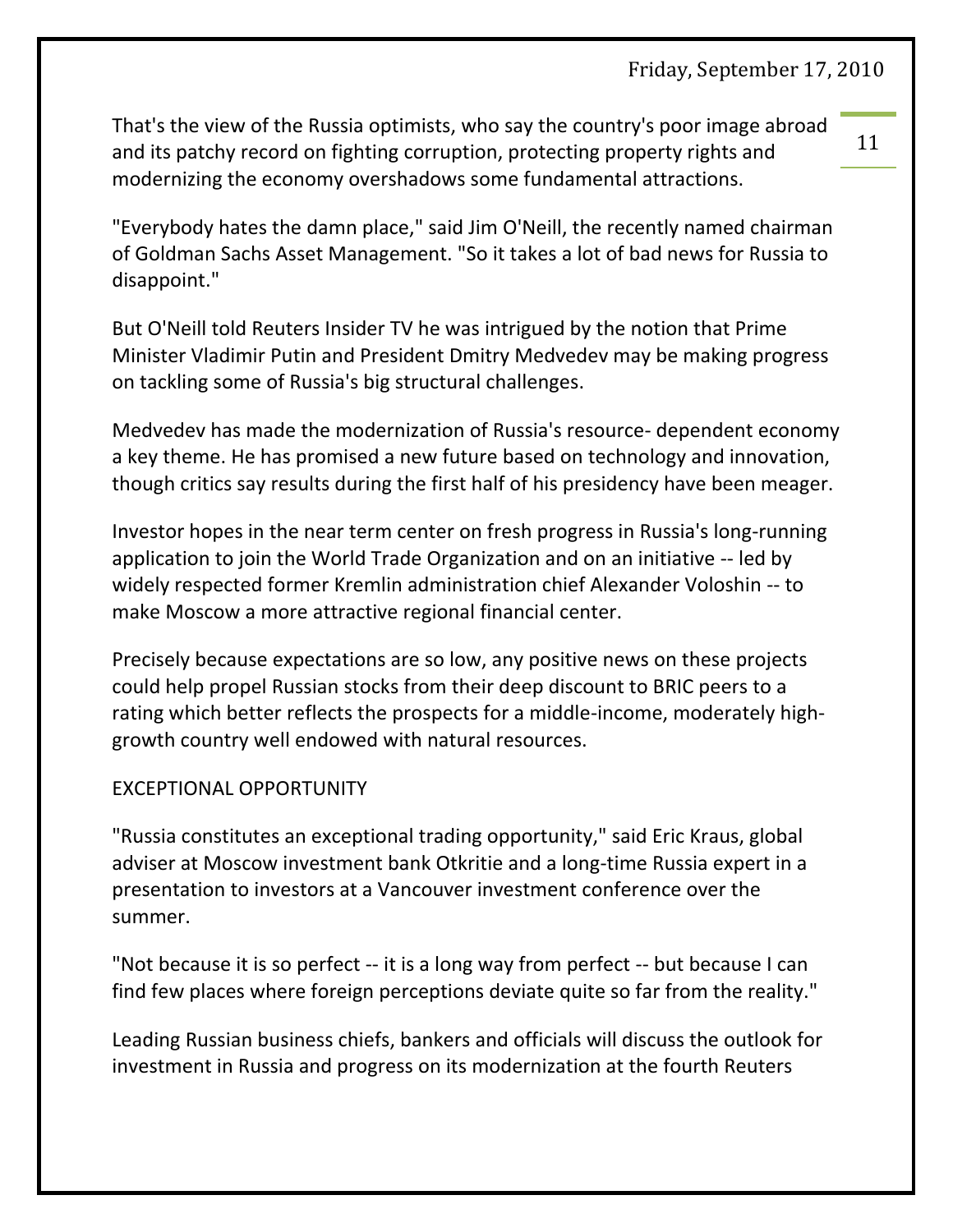Russia Investment Summit from September 13-15 in a series of exclusive interviews.

12

For now, the country's political outlook appears stable.

Prime Minister Vladimir Putin enjoys a close, trusting and efficient working relationship with President Dmitry Medvedev, his junior partner in the ruling "tandem."

The pair face parliamentary elections next year and presidential elections in 2012, when Putin is widely expected to return to the Kremlin and shunt Medvedev into a lesser role.

Most political analysts say the "tandem's" basic policies -- which are closely aligned to the interests of the ruling elite -- will not change significantly whether Putin or Medvedev is president after 2012.

But the immediate economic signals are less rosy.

Economists are revising down growth forecasts for the second half after a disappointing summer, inflation is pushing upwards as a drought pumps up food prices and investment is low as Russian companies struggle to access dollar financing.

Reuters latest poll of economists at the end of August found an average forecast of 4.2 percent GDP growth this year, slowing to below 4 percent in the first half of 2011.

As ever, oil and commodity prices are key, and here the signals may be more positive.

Russia's benchmark Urals blend crude closed on Friday at \$77.69 per barrel, more than double the lows plumbed at the end of 2008 and a healthy level for government revenues.

ANOTHER BOOM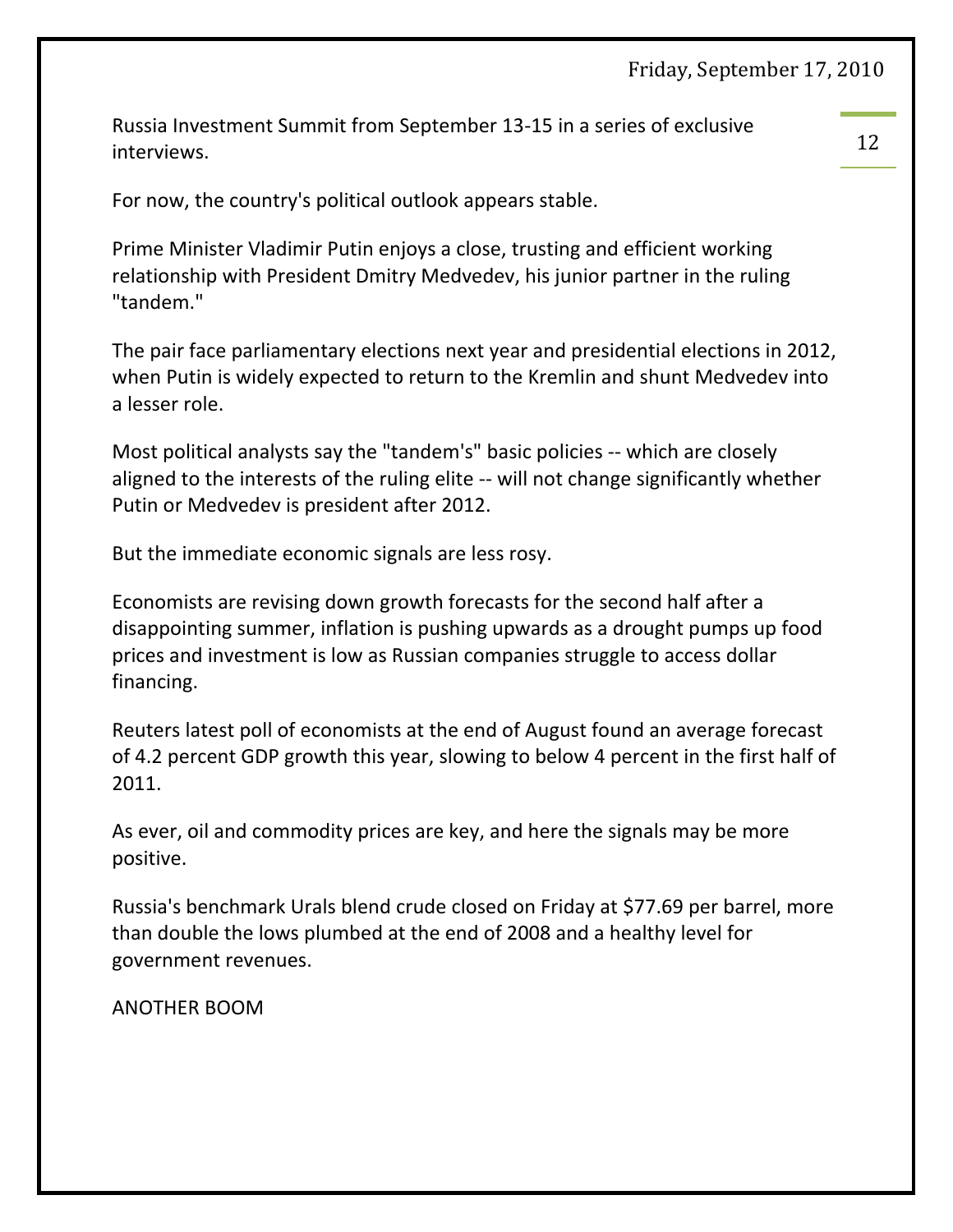13 The relative strength of the oil price has been a big factor this year in keeping the rouble trading in a band between 29 and 32 to the dollar. It closed at 30.91 on Friday and Moscow analysts expect it to stay in this range for the next 18 months.

Roland Nash, chief strategist at Moscow investment bank Renaissance Capital, believes the Russian economy may disappoint in the second half of 2010 as the effects of a fierce heatwave and fears of another global recession take their toll.

But he remains optimistic in the medium term, expecting another boom in the next few years.

"Russia looks quite likely to find itself in the right place at the right time," Nash wrote in a research note this week.

"A slow developed world recovery generating low global interest rates and a fast developing world recovery producing gradually rising commodity prices is a perfect global macroeconomic backdrop for Russia."

Whether or not this will allow Russia to cast off its status as a high-beta play on global markets and win a repricing on its fundamentals remains to be seen.

Moscow's RTS index closed on Friday at 1,487, down 11.2 percent from its yearhigh in mid-April and way below the peak of 2,498 it reached in May 2008.

"The Russian equity market and the rouble remain hostage to global trends and are not likely to significantly outperform or underperform until global markets break out of the summer trading range," said Uralsib strategist Chris Weafer in a note.

Rival Moscow brokerage Troika Dialog is prosaic, focusing on the risks that Russia will prove unable to deliver on economic modernization and reform.

"The most likely scenario for Russia is a sort of cynical muddle-through in the medium term, which will enable the country to deliver around 4-5 pct economic growth, not bad compared to many other countries but more moderate relative to the past decade's results," it wrote in its latest Economic Monthly.

[\(Back to top\)](#page-0-0)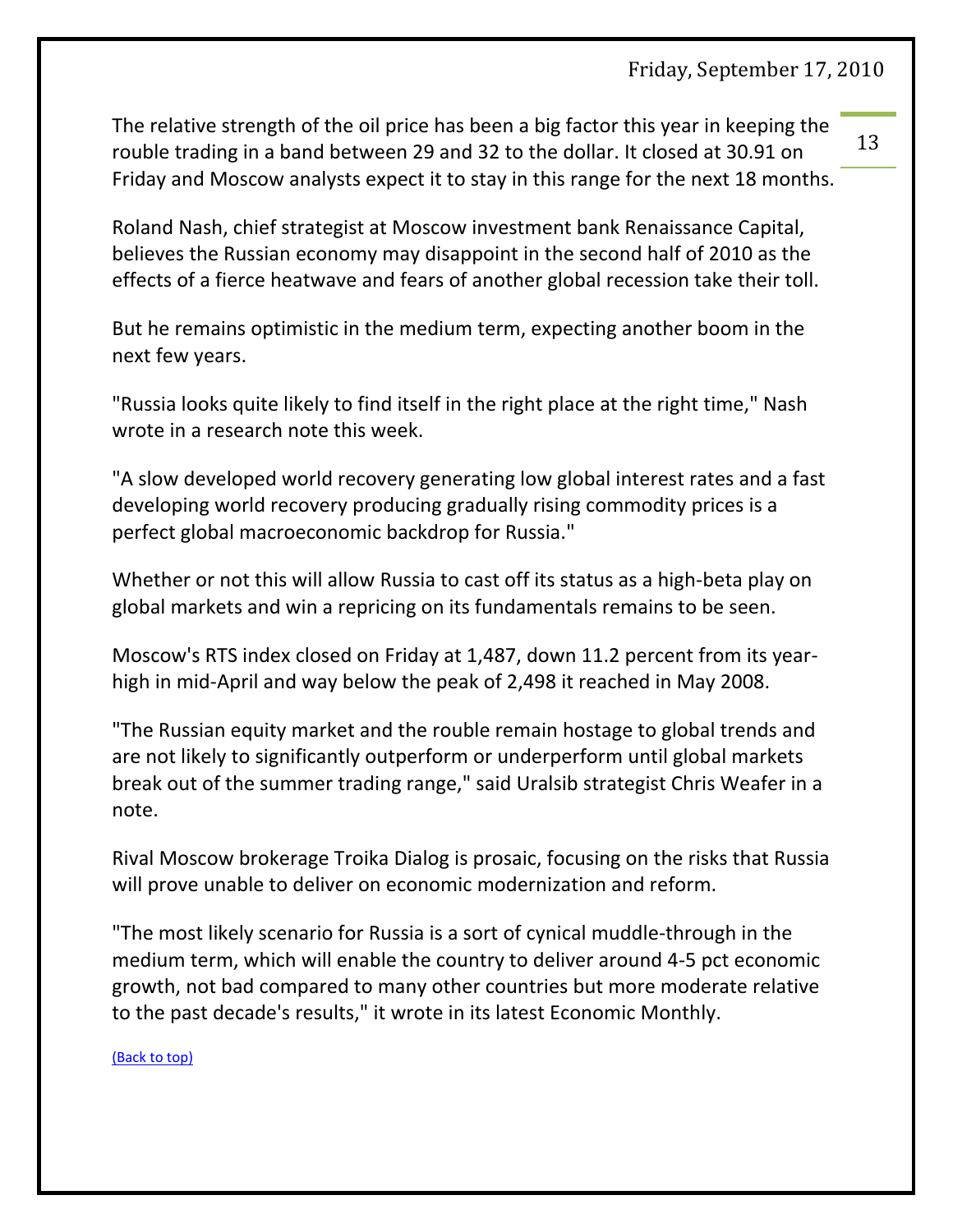### <span id="page-13-0"></span><sup>14</sup> **[Yen Action Sparks Gain](http://online.wsj.com/article/SB10001424052748703743504575492992638900572.html)**

### *Takashi Nakamichi, Wall Street Journal, Thursday, September 16, 2010*

A wave of foreign-exchange market intervention by Japan estimated at \$20 billion sent the dollar sharply higher against the yen Wednesday, a successful beginning to what appears to be a campaign by Tokyo to stop a soaring yen that threatens to cripple its fragile economy.

Although Japanese officials have for weeks signaled their unhappiness with the yen's more-than-10% rise since early May, currency markets were surprised by the exact timing of the

operation and impressed by its size. Traders say that if their estimate for the size of the intervention is accurate, it would likely mark the biggest one-day effort on record by the Bank of Japan to cap the yen.

Japanese officials, who confer regularly with counterparts at the U.S. Federal Reserve and



Treasury Department, alerted them to the intervention plan. The U.S. has been involved in past interventions, sometimes acting as Japan's middle man in U.S. markets and others, scooping up currencies for its own account.

In this case, the Fed and Treasury conferred with officials from the Bank of Japan but stayed out. U.S. officials would welcome an orderly decline in the dollar, because it could support exports, a needed driver of growth.

U.S. officials have been much more concerned about the strength of China's yuan—which they see as very undervalued—than they have been about the yen. Still, Japan's decision to stop the yen from appreciating raises concerns. One is that it could take pressure off the Chinese to allow their own currency to appreciate.

The initial barrage of yen-selling orders hit the market early in the Asian day as the dollar fell to a 15-year low below 83 yen, apparently a trigger point for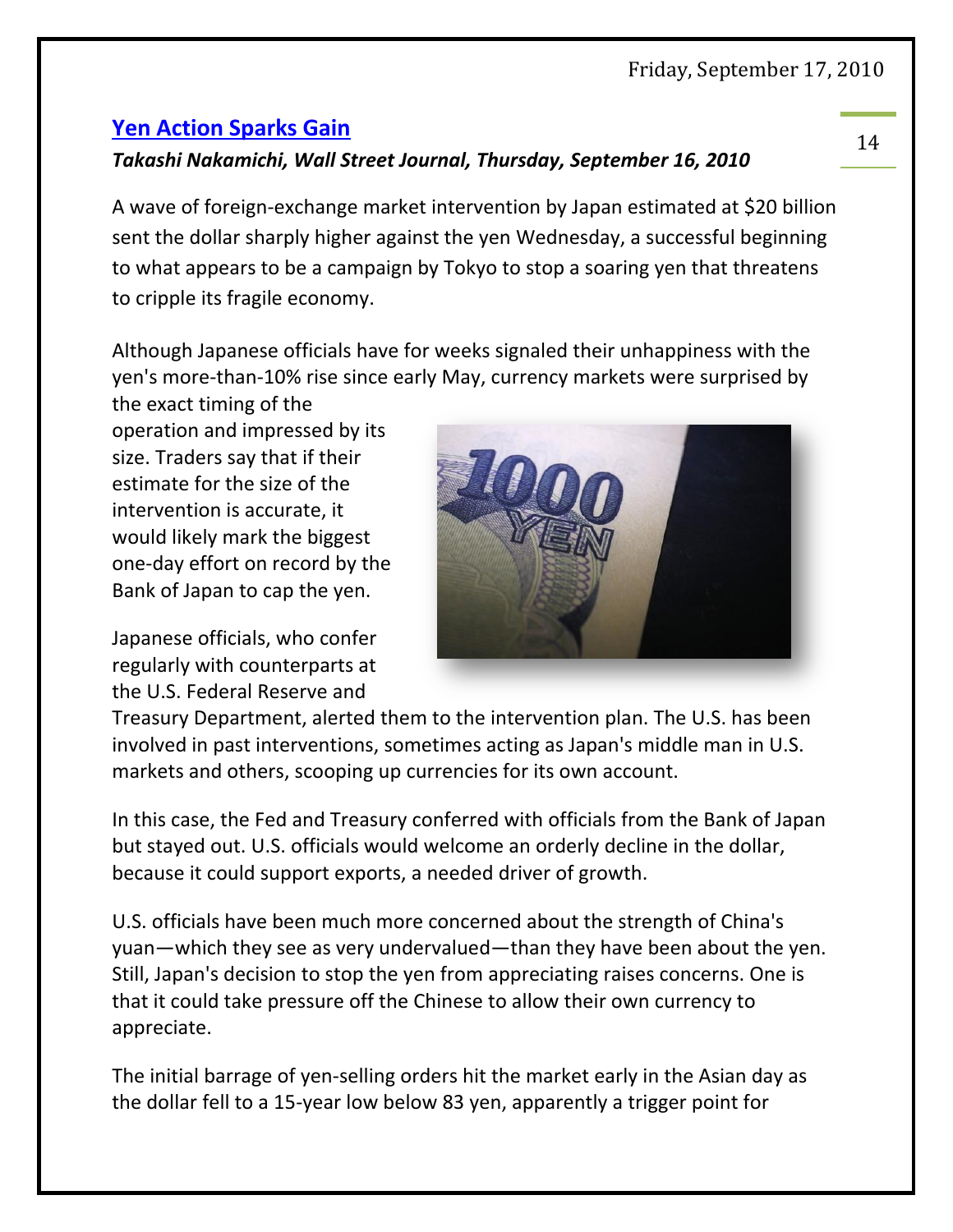authorities. The dollar jumped to 84.50 yen and then pushed higher as the Japanese authorities continued selling yen and buying dollars through European and New York trading hours. By late Wednesday, the yen had retreated nearly 3% and the dollar stood at 85.59 yen.

Japanese stocks were buoyed by relieved investors who had grown concerned in recent weeks about the impact of the yen's strength on Japan's export-dependent economy. The Nikkei Stock Average posted its biggest gain in over five weeks, rising 2.3% to 9516.56 led by exporters such as Toyota Motor Corp. and Sony Corp.

Bank of Japan Gov. Masaaki Shirakawa said in a statement he "strongly expects" the action "will contribute to a stable foreign-exchange rate formation."

Many in the currency market say that while the intervention had a big short-term impact, on its own the long-term effectiveness is questionable. But for now, "it seems there are very few people who are willing to take the other side and fight it," says Douglas Borthwick, a managing director at Faros Trading in Stamford, Conn.

"It's positive as a first move," Okasan Securities strategist Hideyuki Ishiguro said. "The timing came as a surprise," he said, for traders who had believed intervention was less likely after Prime Minister Naoto Kan was re-elected president of the Democratic Party of Japan on Tuesday. Mr. Kan was seen as less inclined to push back against the yen's rise than his opponent.

Corporate leaders in Japan, who had urged the government to act as profits from overseas markets shrank, applauded the news. Sony said it hopes the government will continue to take appropriate steps to stop the yen's rise.

Japan Chamber of Commerce chairman Tadashi Okamura said that had the government not waited so long, "the intervention would have been more effective." He also said that it would be "appropriate" for the dollar to rise to 95 yen.

It remains unclear whether Japan's intervention was a one-time step or the beginning of a longer campaign. If history is any guide, Wednesday's intervention was just the opening salvo.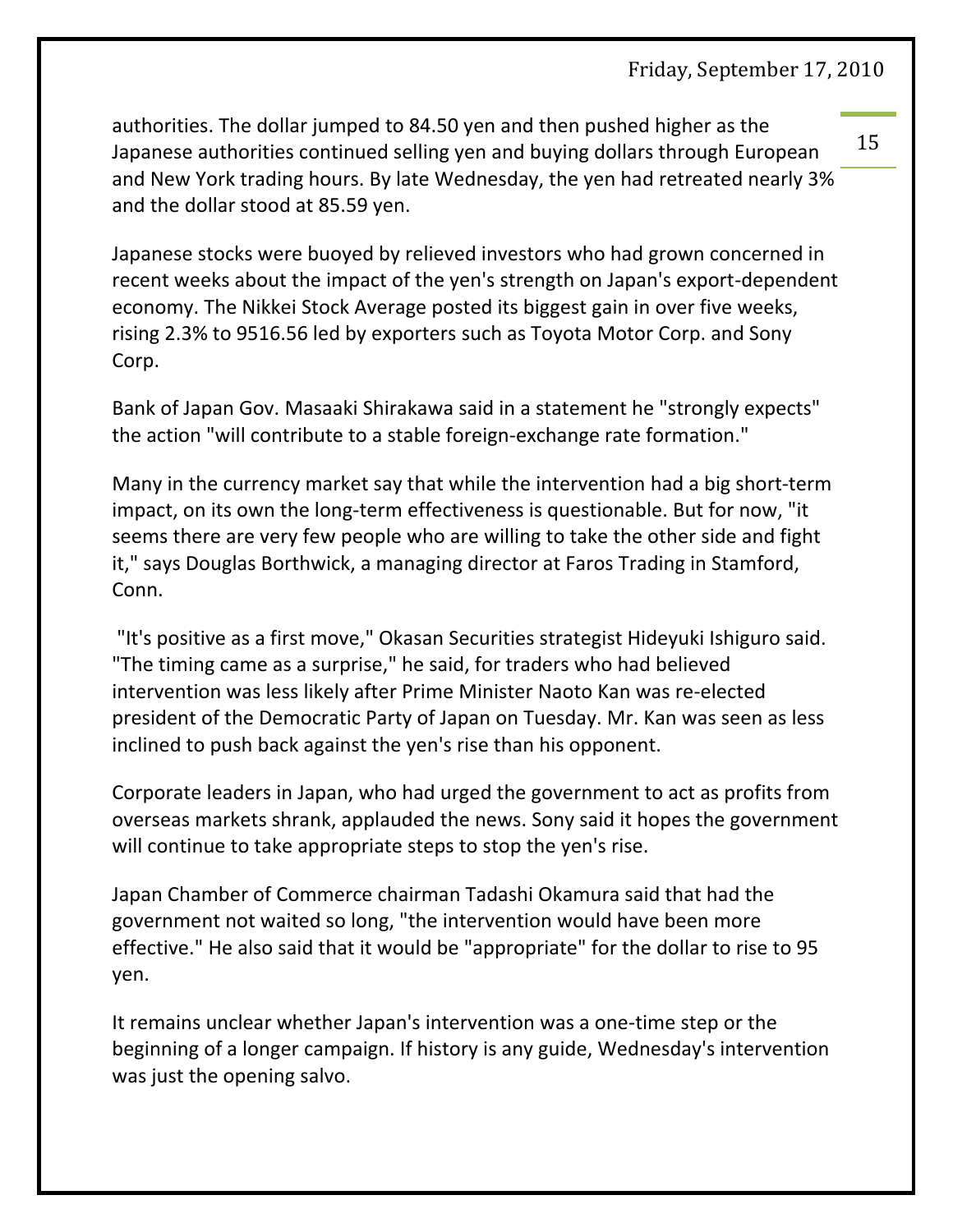16 "More likely than not, more intervention is coming," said Robert Lynch, currency strategist at HSBC Bank in New York. The Japanese government "wouldn't begin an effort like this without thinking it was going to have to be something more than a 'one and done' operation."

Adding extra weight to the intervention are signs that the Bank of Japan is leaving the yen it sold in the financial markets. In the past it has mopped up the extra liquidity—a process known as "sterilization."

A person familiar with the thinking of the Bank of Japan said the central bank sees "no need to absorb" the yen sold, since it would blunt the effectiveness of the government's efforts to weaken the currency.

Analysts saw this as an important measure to increase Japan's monetary base and a further weapon to fight a long deflationary spiral that has dragged down the economy. Financial analysts have criticized the central bank for refusing to take strong steps to end Japan's deflationary cycle.

But the Japanese government has a tough battle on its hands. Analysts attribute most of the yen buying to Japanese exporters repatriating profits, and a desire by global investors to park their money in a currency that appeared to have few risks amid a turbulent global economy.

"The yen is rising on the back of global moves to keep home currencies weak and amid continuing expectations for further monetary easing in the U.S.," said Yutaka Miura, senior technical analyst at Mizuho Securities. "Unless there are fundamental changes in these areas, it will not be possible to stem the yen's rise," he added.

Japan's intervention has other global implications. Just a few months ago, policy makers in many countries were considering ways to tighten their monetary policies with the financial crisis having passed and a recovery seeming to take hold.

Increasingly, with global growth disappointing, especially in developed countries, policy makers in many places are looking for ways to ease financial conditions. Allowing a currency to depreciate or preventing its appreciation is one step in that direction and could be a signal of a new shift toward easier money policies globally, particularly in the slow-growing developed world.